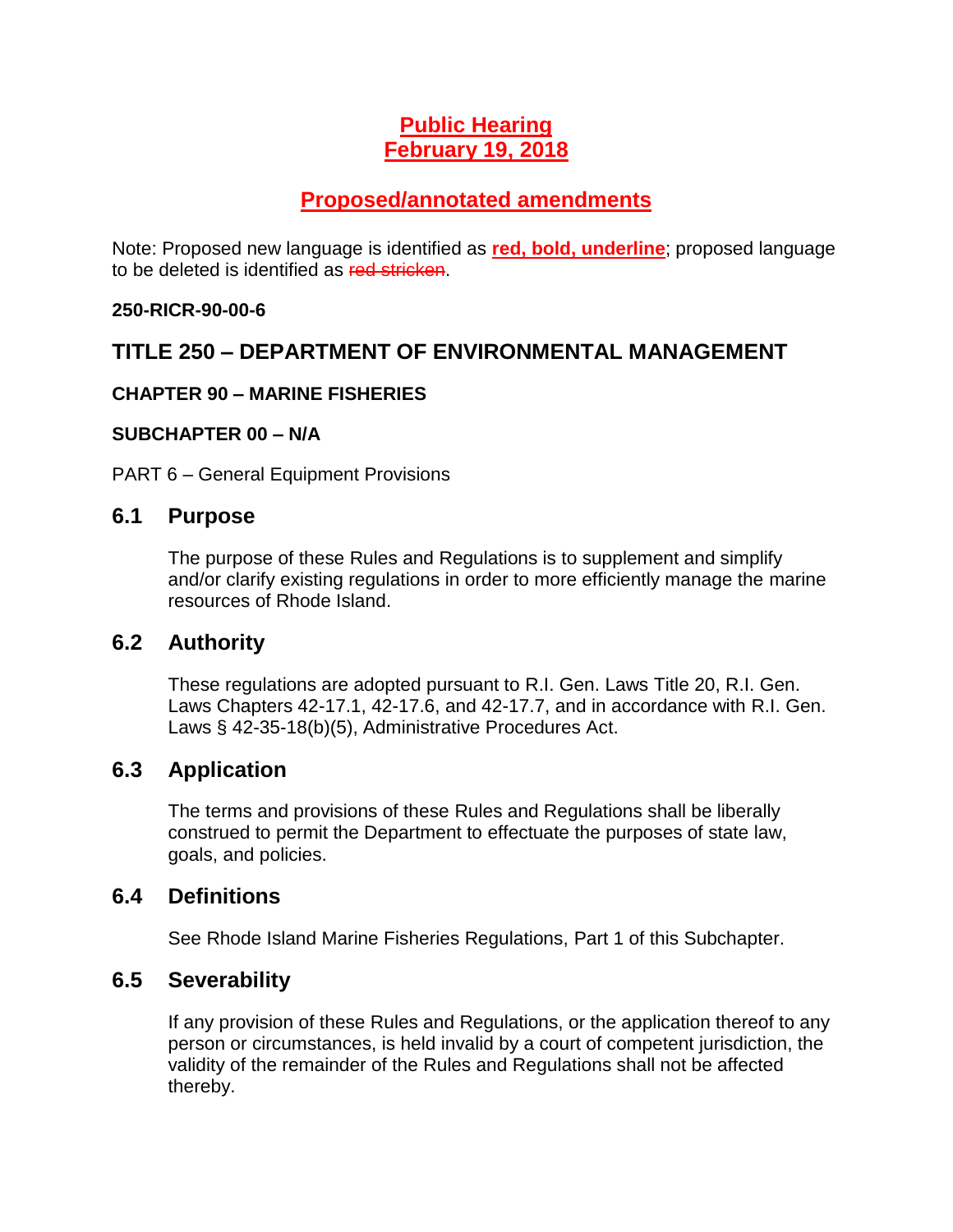## **6.6 Superseded Rules and Regulations**

On the effective date of these Rules and Regulations, all previous Rules and Regulations, and any policies regarding the administration and enforcement these regulations shall be superseded. However, any enforcement action taken by, or application submitted to, the Department prior to the effective date of these Rules and Regulations shall be governed by the Rules and Regulations in effect at the time the enforcement action was taken, or application filed.

## **6.7 General**

- A. Recreational use of nets for bait:
	- 1. Marine species may lawfully be taken for personal use (not for sale) with nets, provided that all existing minimum size and possession limit restrictions for the species possessed are adhered to.
	- 2. A two-quart per person possession limit is authorized for all un-regulated marine species any marine species that is not regulated by size, possession, and/or season.
	- 3. Beach seines or other nets used for the recreational harvest of marine species shall not exceed four (4) feet in depth and twenty (20) feet in length.
- B. Unauthorized disturbance of pots: No person except the Director shall unduly disturb any pot or associated line (warp) and/or buoy, or remove any marine species from a pot, without the written permission of the owner. (Ref. R.I. Gen. Laws § 20-4-8).
- C. Identification of traps pots and buoys: Each pot used for the taking of marine species shall have attached a buoy, and each pot and buoy shall be identified with the name and license number of the owner. (Ref. R.I. Gen. Laws § 20-4-7).
- **DB.** Obstruction of migratory fish passage: No person shall obstruct the free passage of anadromous or catadromous fish in any marine waters, river, or stream of the State of Rhode Island.
- **C. Pots and buoys:**

**1. No person except the Director shall unduly disturb any pot or associated line (warp) and/or buoy, or remove any marine species from a pot, without the written permission of the owner. (ref. R.I. Gen. Laws § 20- 4-8).**

**2. Each pot used for the taking of marine species shall have attached a buoy, and each pot and buoy shall be identified with the name and license number of the owner. (ref. R.I. Gen. Laws § 20-4-7)**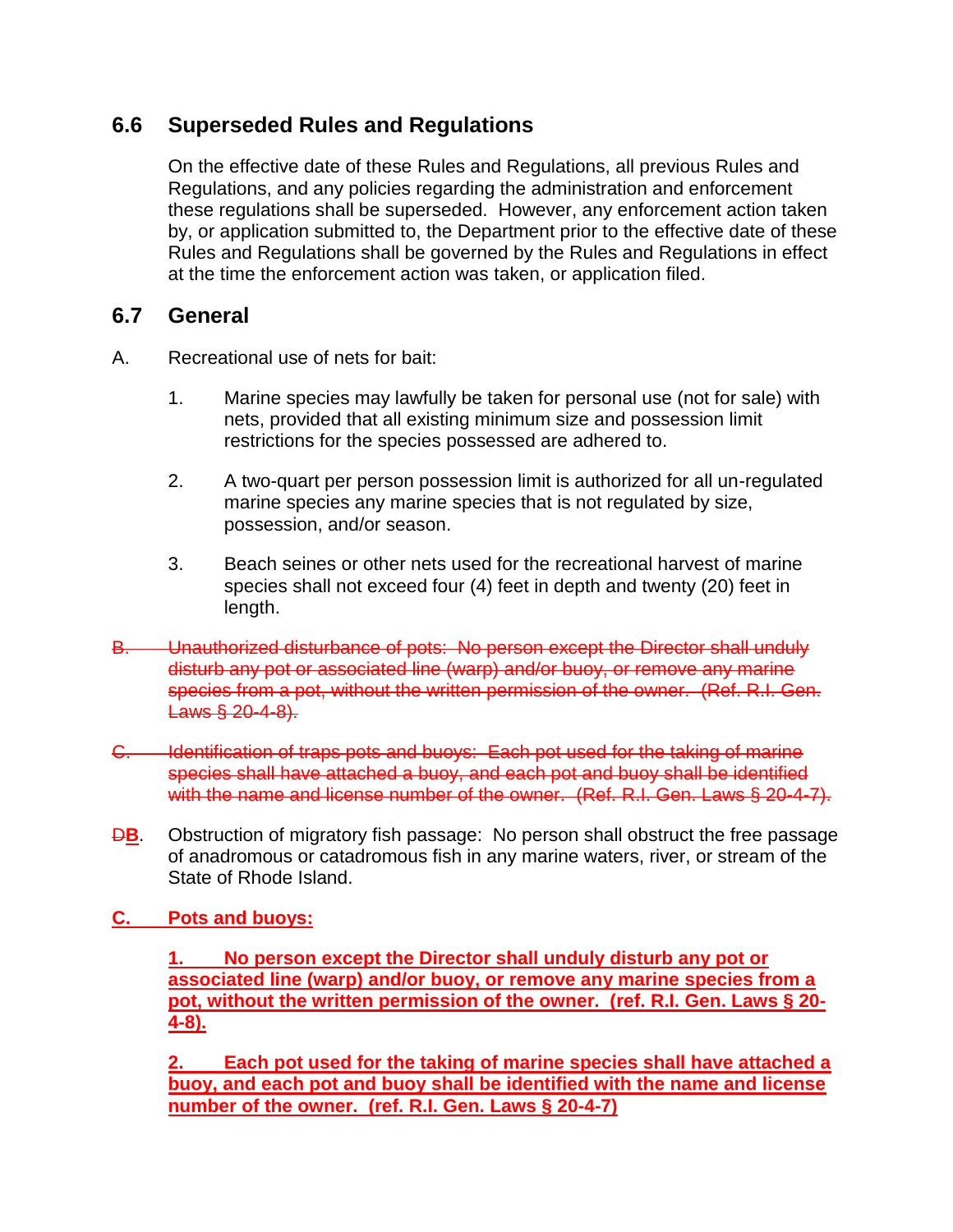**Hearing Item 3a.**

**Proposal to broaden the floating buoy line prohibition within eight (8) feet of the surface of the water to all pots (currently required only for Black sea bass and Scup pots) (proposed section 6.7(C)(3))**

**3. The use of floating line within eight (8) feet of the surface of the water, that is attached to any fixed fishing gear, is prohibited.**

# **Hearing Item 3b.**

## **Proposal to broaden the commercial buoy and vessel color scheme requirement to all pots (currently required only for lobster pots) (proposed section 6.7(C)(4)&(5))**

**4. Each pot used for the taking of marine species shall bear a color scheme on the attached buoy consistent with the color specified on the license. The buoy color scheme shall also be displayed on any vessel used by the licensee, such that the colors shall be painted on the port and starboard sides of the hull in a section, not less than one foot (1') square; or a clearly painted buoy shall be set at the highest point on the vessel excluding the mast and be visible for 360°. The buoy or colors must be prominently displayed on the vessel at all times that gear is in the water.**

**5. No person shall place, set, lift, raise, unduly disturb, draw in, or transfer any pot unless the color scheme of the attached buoy is the same as the color scheme that is on file with the license application and displayed on the boat used by that person, or unless that person is duly licensed and possesses written permission from the rightful owner of the pot, trap, or other device (ref. R.I. Gen. Laws § 20 7 11.1(b)).**

## **6.8 Commercial netting**

### **6.8.1 Prohibited areas (waters) for all commercial netting:**

- A. All netting, except licensed fish traps are prohibited in the Harbor of Refuge and within one hundred (100) yards of the Harbor of Refuge breakwater;
- B. In all coastal salt pond channels;
- C. In Point Judith Pond in the following locations:
	- 1. In the southern portion of Point Judith Pond from the Harbor of Refuge Breakwater and bounded on the north by a line from Strawberry Hill Point to High Point, and on the east by the Great Island Bridge;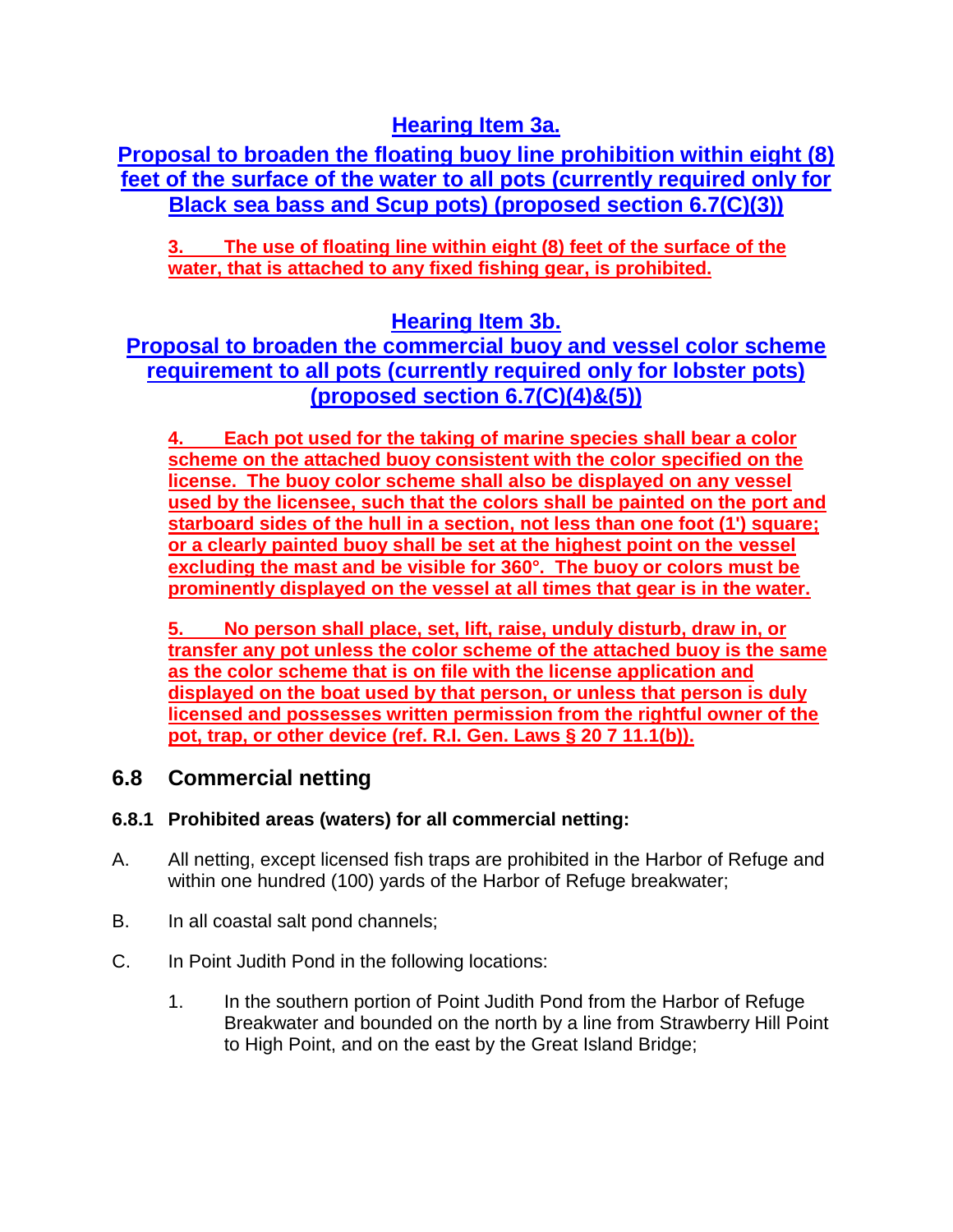- 2. In the northern portion of Point Judith Pond, in the Narrows bounded on the west by a line from Betty Hull Point to Short Point, and on the east by a line from Blue Rock Point to Old Cellar Point;
- 3. In all waters north of a line from Ram Point to Squally Point.
- D. In the northern portion of Potter Pond, within one hundred (100) feet of the Captain's Brook.
- E. In the Narrow River in the following locations:
	- 1. Within three hundred (300) yards of the seaward entrance to the river;
	- 2. Between Middle Bridge and a point located eight hundred (800) feet north of Bridgetown Road Bridge;
	- 3. Within one hundred (100) feet north and south sides of the upper Narrows;
	- 4. Within one hundred (100) feet east and west of the seaward mouth of Gilbert Stuart Brook.
- F. In the Pawcatuck River and Little Narragansett Bay north of a line from Pawcatuck Rock to Thompson Point, except for seining between February 1 and April 15 annually.
- G. All fixed gear is prohibited in the Foster Cove Channel and in the narrows in Charlestown Pond.

### **6.8.2 Trawling Devices:**

- A. Net obstruction or constriction: Any fishing vessel subject to minimum mesh size restrictions using a trawl net shall not use any device or material, including, but not limited to, nets, net strengtheners, ropes, lines, or chafing gear, on the top of a trawl net, except that one splitting strap and one bull rope (if present), consisting of line and rope no more than three (3) inches in diameter, may be used if such splitting strap and/or bull rope does not constrict, in any manner, the top of the trawl net. "The top of the trawl net" means the fifty (50) percent of the net that (in a hypothetical situation) would not be in contact with the ocean bottom during a tow if the net were laid flat on the ocean floor. For the purpose of this paragraph, head ropes are not considered part of the top of the trawl net.
- B. Trawling ground gear: The use of rollers, rockhoppers or discs greater than twelve (12) inches in diameter is prohibited while fishing in Rhode Island waters.
- C. Prohibited areas: In addition to those waters where all netting is prohibited, a trawling device is prohibited in the following areas: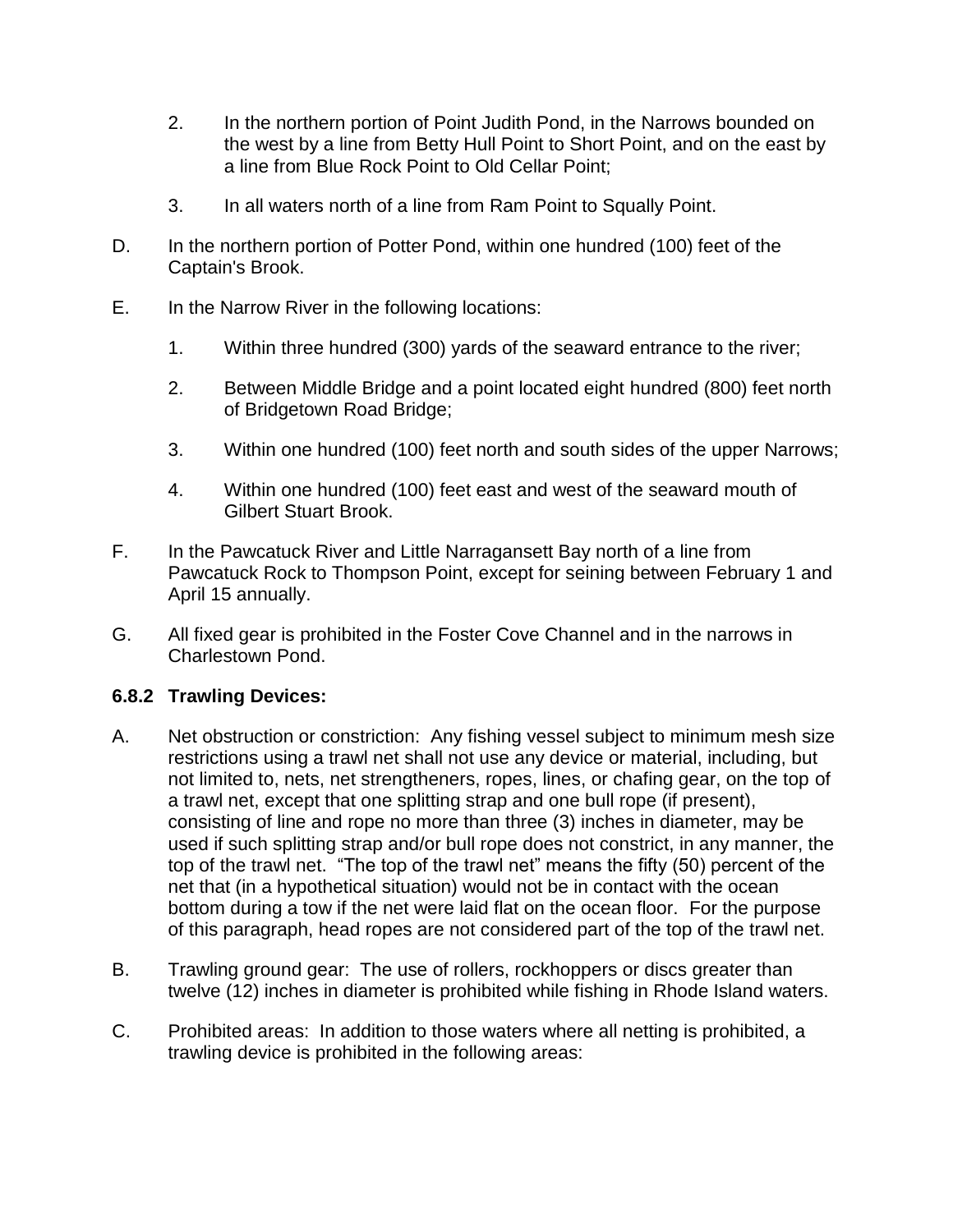- 1. In the Upper Narraganset Bay Trawling Area on any Saturday, Sunday, or legal State holiday between July 1st and November 1st annually. The Upper Narragansett Bay Trawling Area: The Upper Narragansett Bay Trawling Area is designated a Marine Life Management Area pursuant to R.I. Gen. Laws § 20-3-4, and is described as follows: the southern boundary extends from Spink Neck in the Town of North Kingstown to Pine Hill Point on Prudence Island, thence from Homestead Dock on the easterly shore of Prudence Island, thence northeasterly to Hog Island Shoal Light, and thence to the north abutment of the Mt. Hope Bridge in the Town of Bristol; the western boundary extends from Sandy Point in the City of Warwick to the southern tip of Warwick Point in the City of Warwick; the northern boundary extends from the dock at Rocky Point in Warwick to the southern tip of Poppasquash Point in Bristol, thence to Hog Island Light, and thence to the northern abutment of the Mt. Hope Bridge in Bristol.
- 2. In the Upper Sakonnet Marine Life Management Area. The Upper Sakonnet River Marine Life Management Area is designated a Marine Life Management Area pursuant to R.I. Gen. Laws § 20-3 4, and is described as the waters of the Upper Sakonnet River which lies north of a line extending from McCurry Pt. in Portsmouth to the southern end of Jack's Island (so-called) in Tiverton, and which lies south of the Sakonnet River Bridge (Rt. 24).
- 3. In all coastal salt ponds, except for otter trawling in Charlestown Pond and Quonochontaug Pond in accordance with these regulations.
- D. Otter Trawling:
	- 1. Areas prohibited:
		- a. Charlestown Pond: Otter trawling is prohibited on Saturdays, Sundays, and legal State holidays, annually, in that portion of the pond located south of a line extending from Marsh Point and Horseshoe Point on the Arnolds shore; west of a line extending from DEM markers located on Marsh Point and Marsh Neck Point; and east of a line extending from the east shore of the Foster Cove channel and a DEM marker located on the barrier beach;
		- b. Quonochontaug Pond: Otter trawling is prohibited on Saturdays, Sundays, and legal State holidays, annually, in that portion of the pond located south of a line extending from a DEM marker located at the end of Quahaug Point to the northern end of Nopes (Barn) Island, and east of a line extending south from Quahaug Point to a DEM marker located on the barrier beach;
		- c. In Potter Pond in its entirety.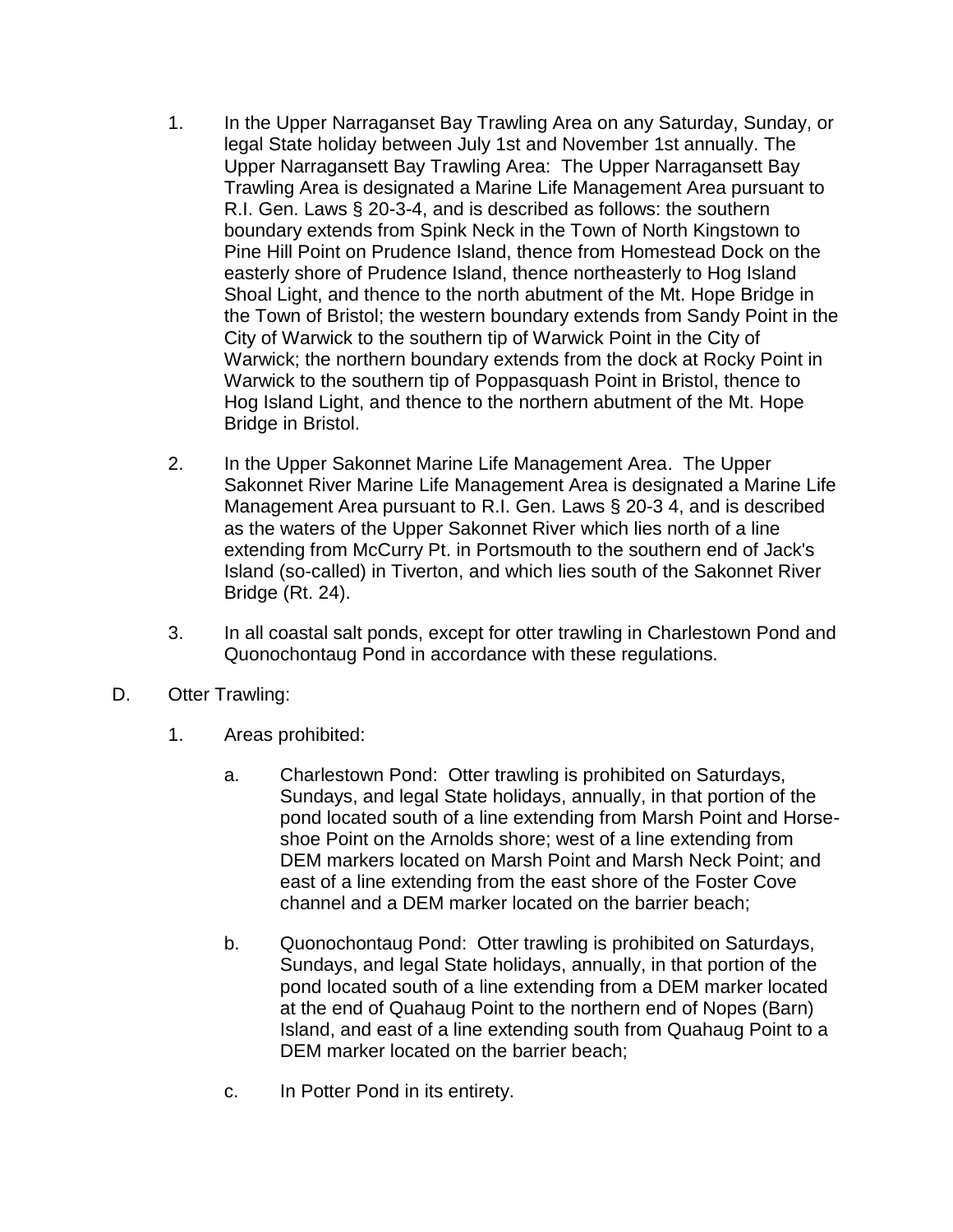- 2. No person shall utilize an otter trawl in the following areas between November 1 through February 28 annually, that has a mesh size which measures less than six (6) inches stretched mesh (measured inside knot to inside knot) in the following areas:
	- a. In Narragansett Bay north of a line extending from the easternmost extension of Carrier Pier in North Kingstown to Conanicut Pt. in Jamestown, thence to the tips of the T Pier on Prudence Island to Carr's Point in Portsmouth;
	- b. In the Sakonnet River north of a line from Sachuest Pt. in Newport to Sakonnet Point in Little Compton;
	- c. In Quonochontaug and Charlestown Pond in their entireties.

### **6.8.3 Gill netting**

- A. Gill netting for bait:
	- 1. Bait gill nets must be clearly labeled with the name of the person setting or tending the net and be constantly tended. No person shall set, haul, and/or maintain a gill net for bait so as to obstruct the free passage of fish in Rhode Island coastal waters, streams, rivers, or bays.
	- 2. A bait gill net shall not exceed one hundred (100) feet nor exceed a mesh size greater than three and three quarters inches (3 3/4") (stretched).
- B. Prohibited areas: In addition to those areas where all netting is prohibited, and with the exception of gill netting for bait, commercial gill netting is prohibited in the following areas:
	- 1. In all coastal salt ponds;
	- 2. In the Pawcatuck River;
	- 3. In Little Narragansett Bay;
	- 4. Within one and one half (1-1/2) miles south (true) and west (true) of Napatree Point;
	- 5. Within one half (½) mile in both directions of the seaward entrance to a coastal salt pond channel, and for a distance of three hundred (300) yards seaward, when such coastal salt pond is open to the sea;
	- 6. Within one half (½) mile of Block Island between April 15 and November 15 annually.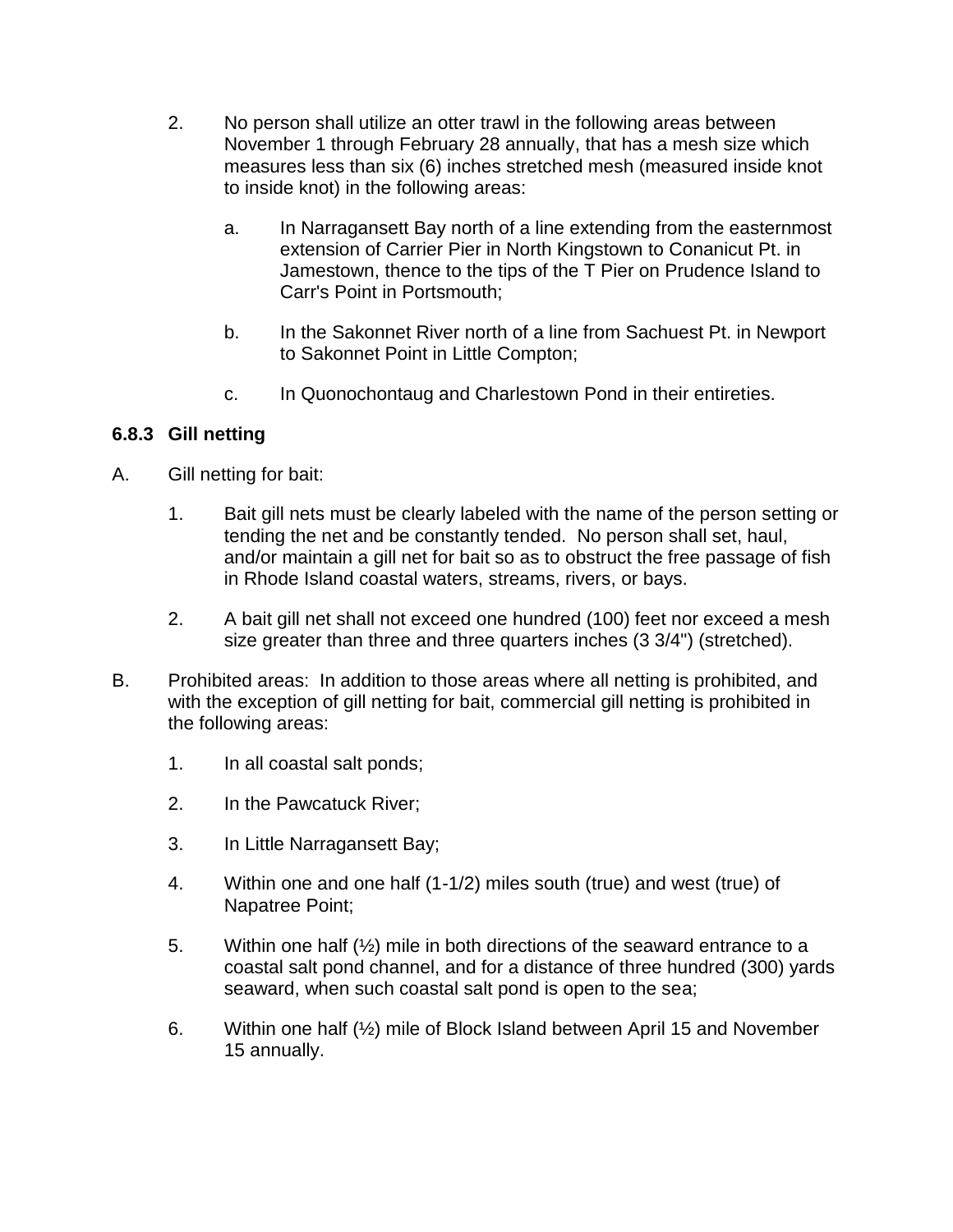- 7. Within fifty (50) yards of the entire Rhode Island coastline (mean high water line) during the period October 15 - December 31, annually.
- 8. Within fifty (50) yards of the Rhode Island coastline (mean high tide line) in the following areas:
	- a. From Monahan's Dock breakwater (State Pier #5) to the southernmost tip of Matunuck Pt. (Carpenter's Bar);
	- b. In Narragansett Bay north of the Colregs line, including Mt. Hope Bay;
	- c. In the Sakonnet River;
	- d. From the southern tip of Sachuest Point to the juncture of Second Beach and Sachuest Point; and,
	- e. From the southwest corner of Price's Neck to Castle Hill Light House.
- C. Gill nets shall be connected in a continuous series not to exceed 3,000 linear feet.
- D. Setting pattern: Each gill net shall be set in a straight line (from one end buoy to the other).
- E. No person shall set, haul, or maintain a gill net within 3,000 feet of a licensed floating fish trap.
- F. No person shall set, haul, and/or maintain a gill net in R.I. State waters during the month of March, annually.
- G. No person shall take or possess any striped bass while gill netting, or while hauling a gill net, including while gill netting for bait.
- H. Marking of nets with buoys:
	- 1. Both ends of a gill net shall be marked with an orange or fluorescent orange bullet shaped buoy with a size of nine (9) by sixteen (16) inches, and be clearly marked with the letters "GN" with a minimum letter height of three (3) inches and include the name and license number of the licensee.
	- 2. For gill nets set, hauled, and/or maintained south of the Colregs line, all buoy lines must be marked with three (3) individual green colored marks measuring twelve (12) inches: one (1) at the top, one (1) at the midway point, and one (1) at the bottom of each buoy line.
- I. Tagging of nets: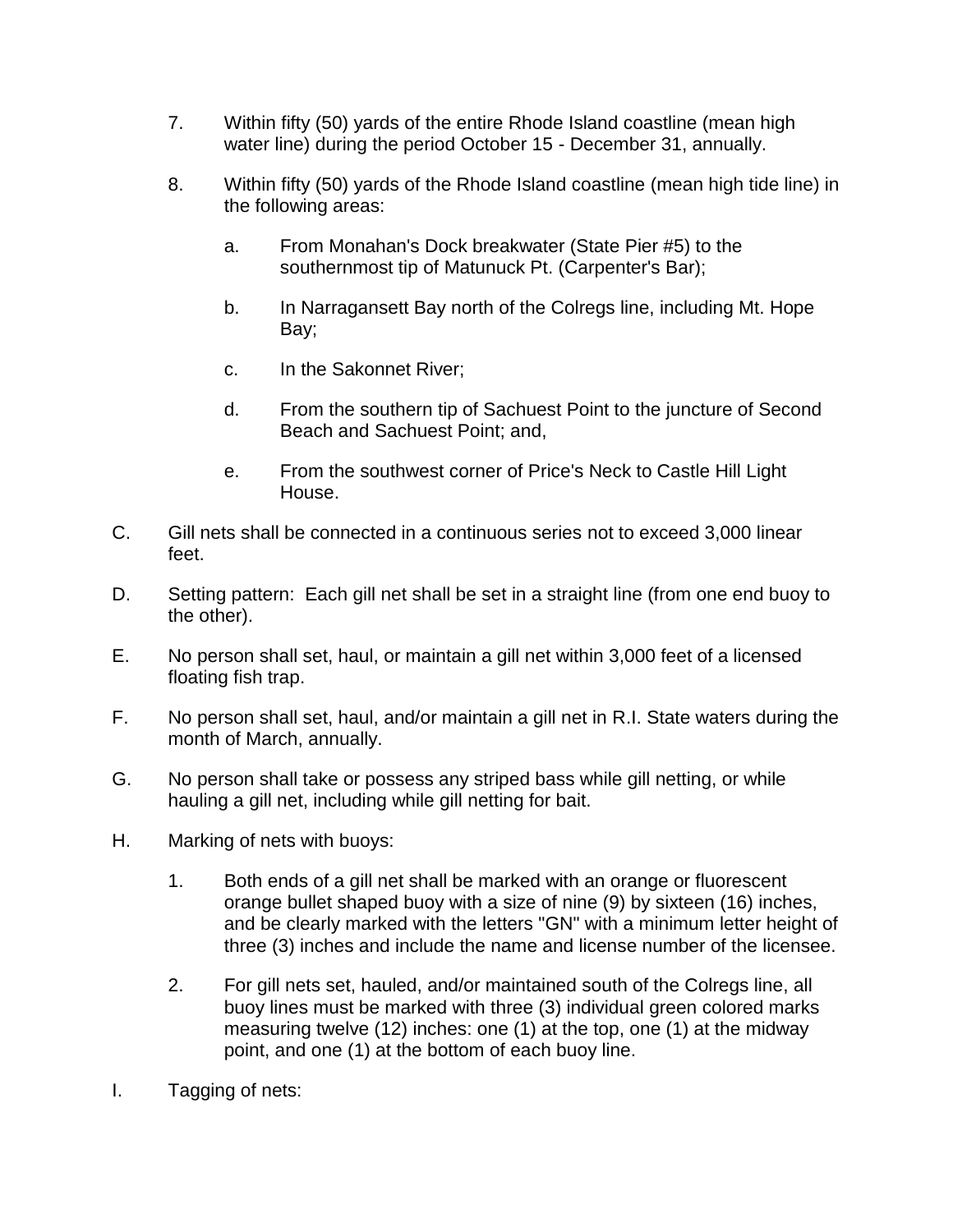- 1. Vessels permitted and participating in the gill net tagging program administered by the NOAA Fisheries Greater Atlantic Regional Office, and which are not participating in the Rhode Island tagging program, may transit Rhode Island State waters with gill nets on board the vessel only if all gill nets are stowed, and, when applicable, have the federal gillnet tags permanently attached.
- 2. No gill net shall be set, hauled and/or maintained in Rhode Island State waters without permanently attached non-transferable tags issued by the Director.
- 3. Eligibility: Gill net tags are available only to a multipurpose license holder with gill net endorsement.
- 4. Only one set of tags shall be designated to a commercial license holder.
- 5. License holders are eligible to receive a maximum of 80 tags, plus an additional 10 tags for routine loss. No more than 80 tags shall be in the water at any one time. No person shall possess at any one time more tags than are authorized.
- 6. Nets are required to be tagged beginning January 1, 2017. Tags shall be valid in 2-year increments beginning January 1 and ending December 31 the following year.
- 7. Tags shall be attached to every string of gill nets as follows: one tag shall be attached on each of the two terminal ends, at the bridle of each end net panel; and one tag shall be attached on every other bridle of each net panel within the string.
- 8. No person shall transfer gill net tags between nets or between individuals or vessels.
- 9. No person shall file a false claim of tag loss.
- J. Tending of nets:
	- 1. A gill net with a mesh size less than or equal to ten (10) inches must be hauled at least once each calendar day.
	- 2. A gill net with a mesh size greater than ten (10) inches must be hauled at least once every 7 days.
- K. Weak link and anchor requirements for gillnets set, hauled, and/or maintained south of the Colregs line: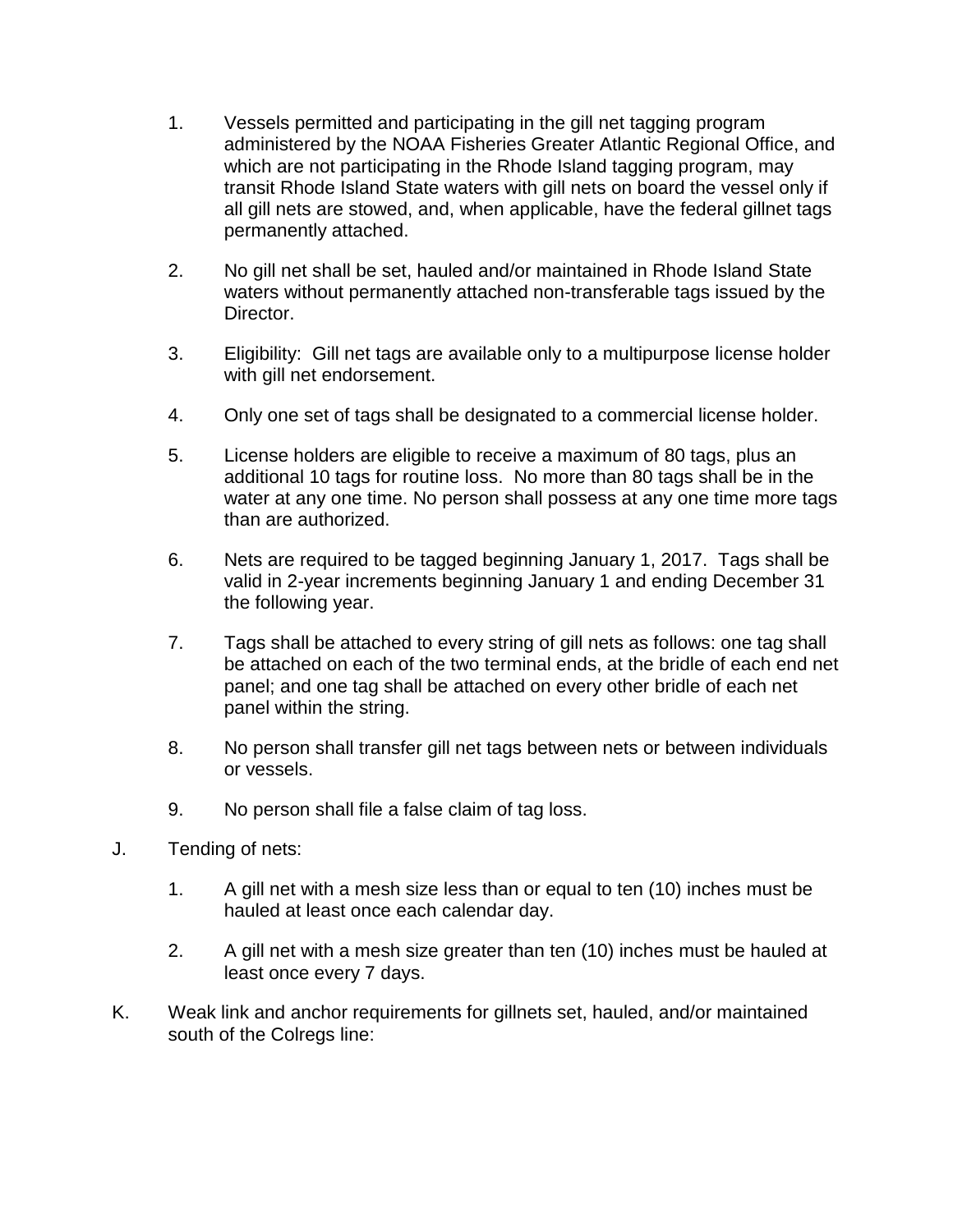- 1. All buoys, floatation devices and/or weights must be attached to the buoy line with a weak link having a breaking strength of no greater than 1,100 pounds.
- 2. For nets that return to port each day with the vessel, net panels must have a weak link having a breaking strength of no greater than 1,100 pounds at the center or each float line or at least every 25 fathoms along the float line of a panel longer that 50 fathoms.
- 3. For nets which do not return to port with the vessel, weak links of not greater than 1,100 pounds must be incorporated into net panels following one of the two configurations required by the NOAA Fisheries Atlantic Large Whale Take Reduction Plan.
- 4. All gill nets that do not return to port with vessel, regardless of number of net panels, shall be required to be anchored with the holding power of at least a 22 pound Danforth-style anchor at each end of the net string (must be a burying anchor; no dead weights).
- L. Pinger Specifications:
	- 1. A pinger is an acoustic deterrent device which, when immersed in water, broadcasts a 10 kHz ( $\pm$  2 kHz) sound at 132 dB ( $\pm$  4 dB) re 1 micropascal at 1 m, lasting 300 milliseconds  $(± 15$  milliseconds), and repeating every 4 seconds  $(\pm 0.2$  seconds).
	- 2. Pingers shall be properly attached to each gill net during the following time periods, annually:
		- a. December 1 through February 28 (February 29 on leap years); and,
		- b. April 1 through May 31.
	- 3. Pinger Attachment: A pinger shall be attached at the end of each string of each gill net and at the bridle of every net within a string of nets (e.g., in a gill net string consisting of 3 nets, 4 pingers would be required).
	- 4. Pinger Maintenance: Pingers shall be maintained in an activated state at all times.
- M. Drift and sink gill nets: Only a floating and bottom tending gill net may be set, hauled, or maintained in Rhode Island waters.
	- 1. A floating gill net must be constantly tended;
	- 2. Minimum mesh size for a bottom tending gillnet: No bottom tending gill net shall have a mesh size smaller than five (5) inches stretched mesh.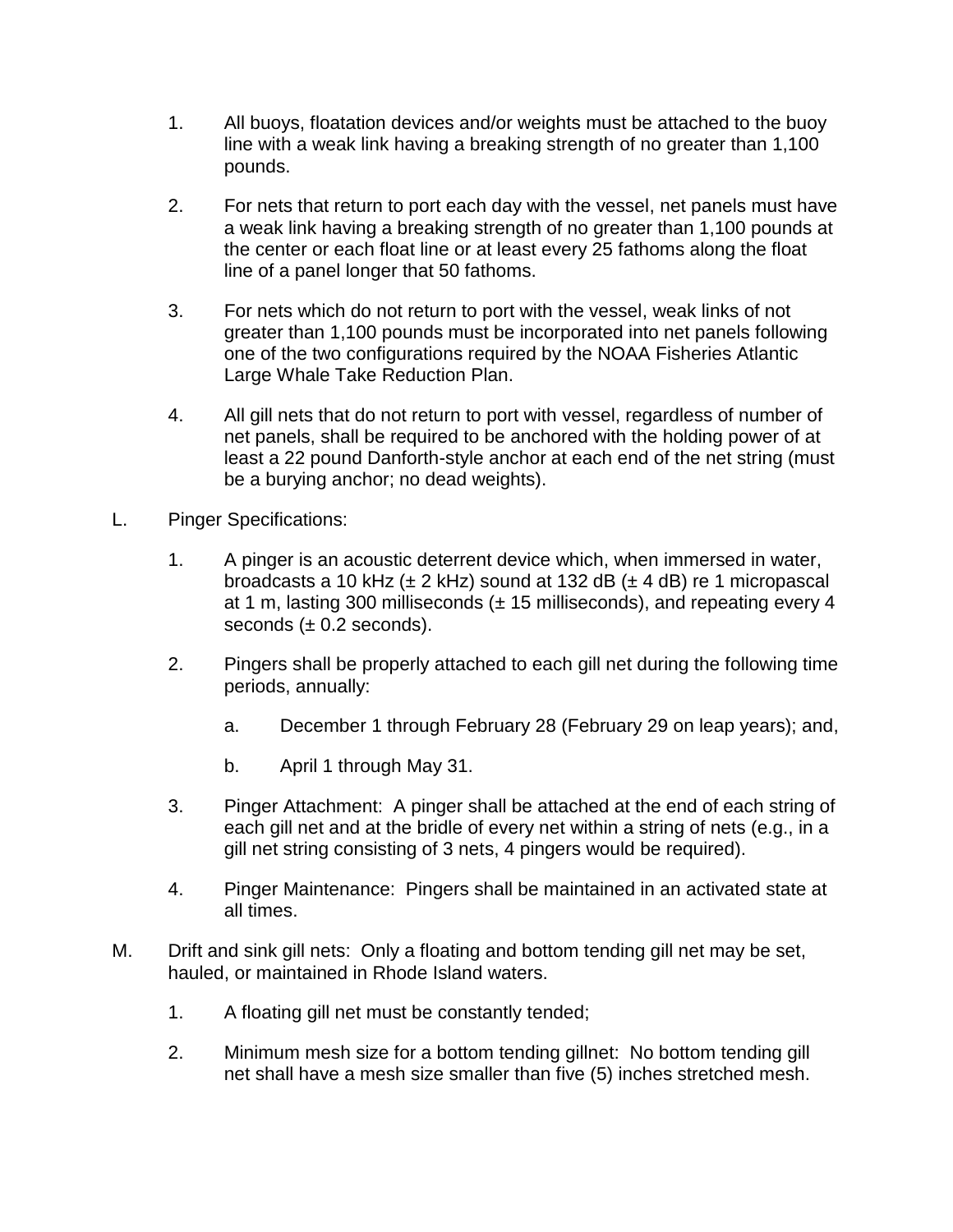- N. Additional area specific regulations:
	- 1. No person shall set, haul, and/or maintain a gill net in Narragansett Bay, Mount Hope Bay, or Sakonnet River, north of the Colregs line, which does not meet the following specifications:
		- a. Maximum length: A single gillnet, or series of connected gillnets, shall not exceed 300 feet.
		- b. Spacing: No gillnet shall be set within 150 feet of shore at mean low water, or within 2000 feet of another gillnet.
	- 2. Waters within one half (1/2) nautical miles of the Rhode Island coast (mean high tide line) and south of the Colregs line:
		- a. Maximum length: A series of connected gillnets shall not exceed a total length of six hundred (600) feet.
		- b. Setting pattern: Each gillnet shall be set perpendicular to the shore.
		- c. Spacing: No gillnet shall be set within two thousand (2000) feet of another gillnet.
	- 3. Waters between one half (1/2) nautical miles and three (3) nautical miles from the Rhode Island coast (mean high tide line):
		- a. No gill net shall be set within two thousand (2000) feet of another gillnet during the period from April 1 to October 1.
		- b. Marking:
			- (1) A series of connected gill nets greater than six hundred (600) feet and less than or equal to twelve hundred (1,200) feet must be marked with two (2) orange or fluorescent orange floats with a size of nine (9) x sixteen (16) inches on the westernmost end as measured on a compass circle from magnetic south through west to, and including, north and one orange or fluorescent orange floats with a size of nine (9) x sixteen (16) inches on the easternmost end side as measured on a compass circle from magnetic north through east to, and including, south. In the case of nets set in a due north south line, the two orange or fluorescent orange floats with a size of nine (9) x sixteen (16) inches should be placed on the southernmost end.
			- (2) A series of connected gillnets greater than 1,200 feet must be marked with an orange or fluorescent orange float with a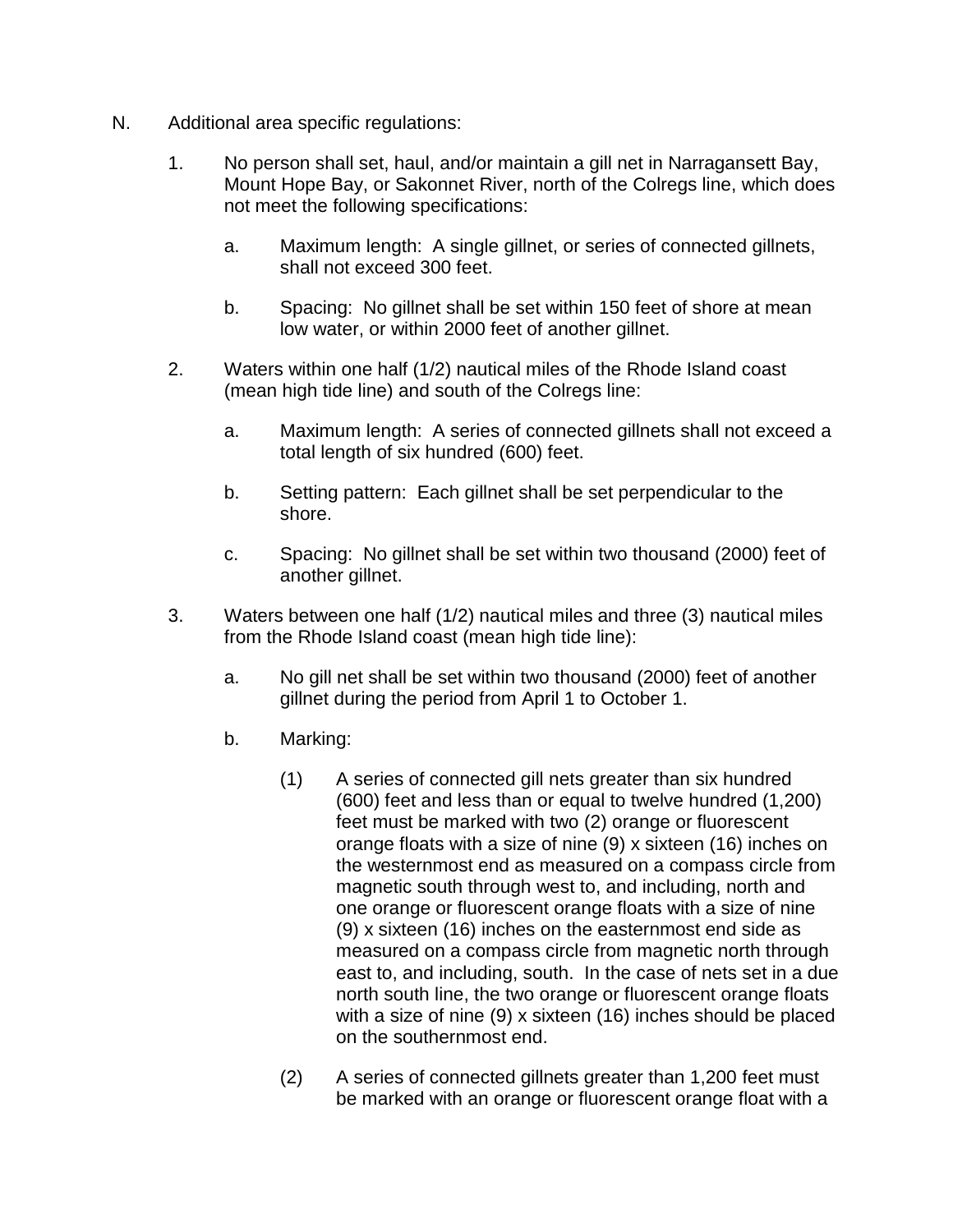size of 9 x 16 inches and a radar reflective highflyer at each end. One of the radar reflective highflyer is to be marked with a flag on the westernmost side as measured on a compass circle from magnetic south through west to, and including, north. The easternmost side as measured on a compass circle from magnetic north through east to, and including, south is to be marked with a radar reflective highflyer that must remain flagless. In the case of nets set in a due north south line, the flag on the radar reflective highflyer should be placed on the southernmost end.

#### **6.8.4 Fyke nets**

- A. The fyke net must be permitted by DEM prior to being placed in the marine waters of the State. Persons applying for such permit shall provide the dates of use, location, and net measurements.
- B. Any fyke net placed in the marine waters of the State shall meet the following dimensions:
	- 1. Maximum length of fyke net leader: One hundred (100) feet.
	- 2. Maximum mesh size: Stretched mesh shall not be greater than two and one half (2½) inches.
	- 3. Leader: Must not extend more than 4 feet off the bottom.
- C. Fyke nets must be tended and hauled every 48 hours.
- D. Fyke nets shall not be placed within 250 feet of any other fishing net.
- E. Prohibited areas: In addition to those waters where all netting is prohibited, fyke nets are prohibited in Charlestown and Quonochontaug Ponds between June 15 and September 15 annually.

#### **6.8.5 Seine nets**

Prohibited areas: In addition to those waters where all netting is prohibited, seine nets are prohibited within one half (½) mile in both directions of the seaward entrance of a coastal salt pond channel for a distance of three hundred (300) yards seaward, when the coastal salt pond is open to the sea.

#### **6.8.6 Fish traps**

A. Permit required: No person shall set a fish trap in the public waters of the state without first obtaining a permit as provided in these regulations. (R.I. Gen. Laws § 20-5-1).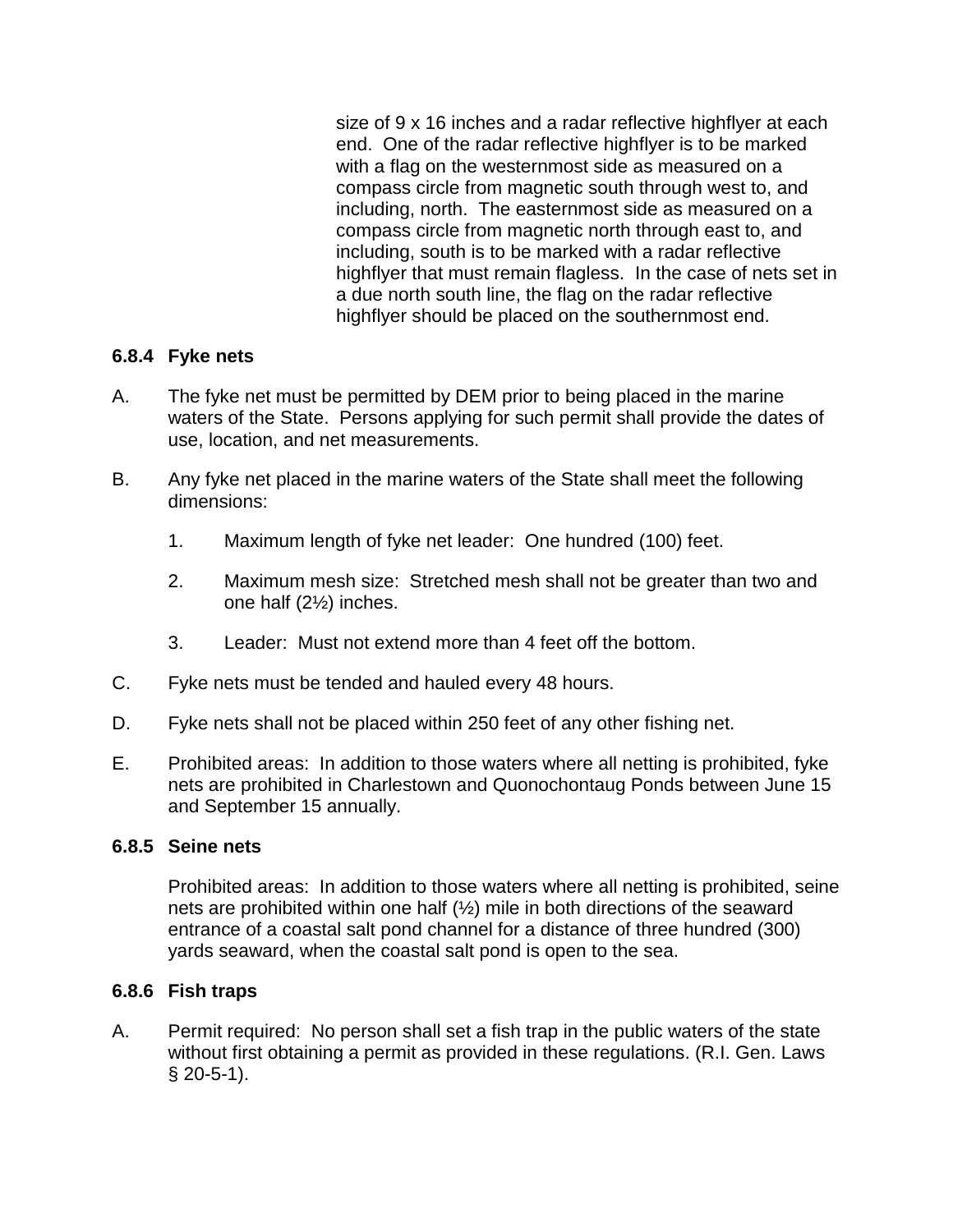- B. Eligibility: A permit may be issued to any resident of this State or to any corporations incorporated in the State licensed in accordance with R.I. Gen. Laws Chapter 20-2.1 upon payment of a permit fee of twenty dollars (\$20.00) per trap location (R.I. Gen. Laws § 20-5-2).
- C. Application: Application for a fish trap permit shall be made on forms as prescribed by the Director.
- D. Expiration and renewal of permits:
	- 1. Permits shall be provided for a three (3) year period, or for that portion thereof expiring on the last day of December of each third year thereafter.
	- 2. On termination of any permit, the Director may renew the permit by issuing a new permit in place of the permit.
	- 3. Eligibility: Application for permit renewal shall be made within ten (10) days before its termination. Failure to apply for a permit renewal shall allow for a permit application in location as specified in the permit by any other person (R.I. Gen. Laws § 20-5-9).
- E. Exclusive right of permittee; assignment of permit:
	- 1. The holder of any permit, or the holder's heirs, executors, administrators, successors, or assigns shall have the exclusive right to fish the location by means of a fish trap, provided that the site is and has been actively fished.
	- 2. Any holder of a permit may, upon approval of the Director, transfer the permit to any suitable person. This approval must be endorsed on the permit in order to become effective (R.I. Gen. Laws § 20-5-10).
- F. Report as to traps placed; failure to occupy location; removal of permit from State: On or before the tenth day of January in each year every person holding a permit pursuant to this chapter shall notify the DEM in writing, under oath, what traps were placed under the permit during the preceding calendar year. Failure to furnish this information makes the permit null and void after that date. Failure to place a complete fish trap on a permitted location for a part of one calendar year may, in the discretion of the Director, make the permit for the fish trap null and void; and the location will then become available for any suitable applicant. A permit for a fish trap location becomes null and void upon the removal of the holder from the State (R.I. Gen. Laws § 20-5-13).
- G. Removal of trap on cessation of use; closed season; damaged or dilapidated traps: Upon ceasing to use any fish trap as authorized, that structure shall at once be removed by the owner at the owner's expense and to the satisfaction of the Director. Failure to remove it shall be considered sufficient grounds for prosecution of the owner for maintaining a public nuisance or for revocation of the fish trap permit. Unless otherwise specified by regulations, all fish traps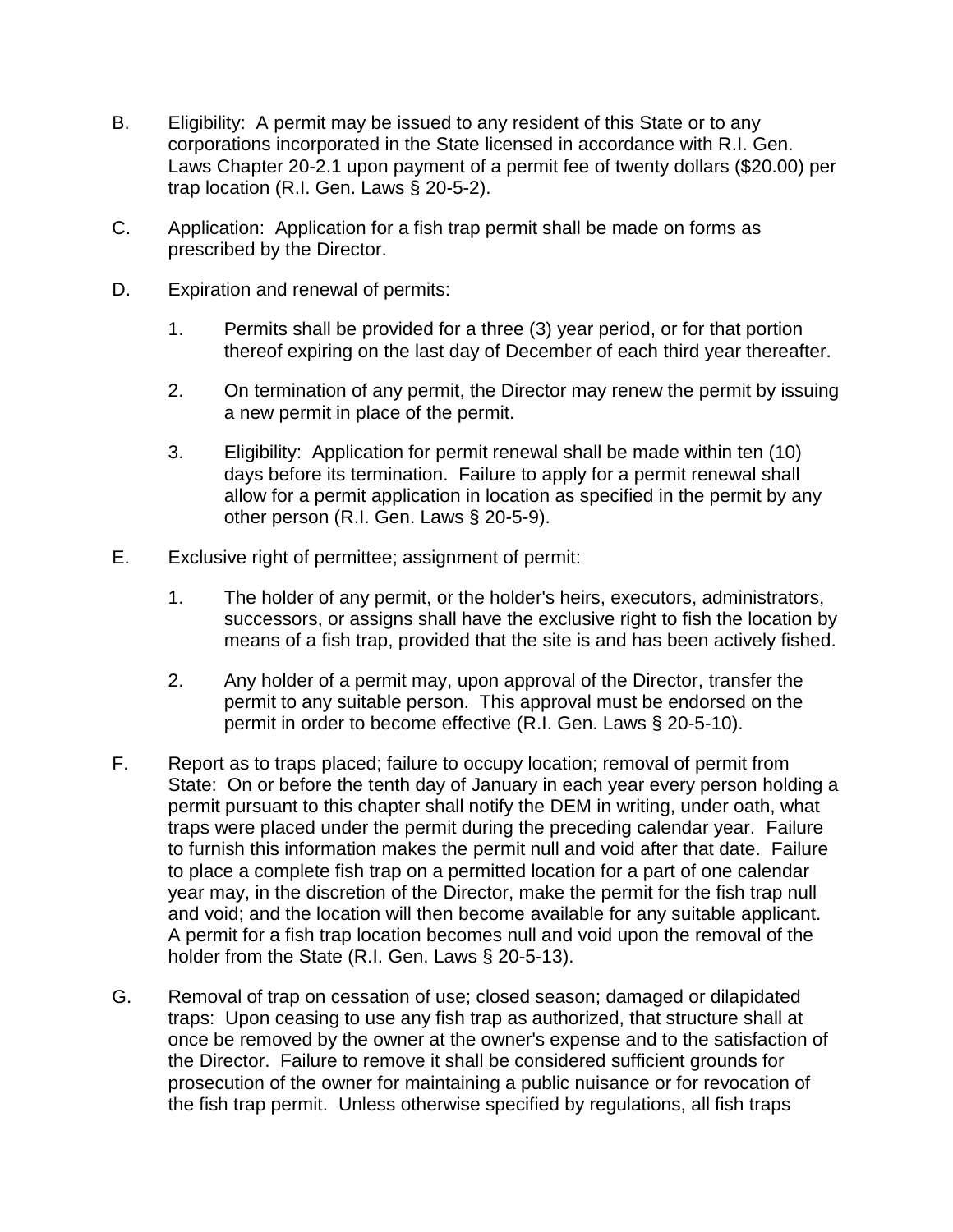authorized in this chapter shall be completely removed by or before the last day of December of each year; and no fish trap shall be reset before the first day of the following March. All submerged or broken stakes must be promptly removed. Any fish trap damaged or allowed to get into a dilapidated condition will be regarded as abandoned unless promptly removed or rebuilt. Failure to do this will subject the owner to prosecution and forfeiture of the trap (R.I. Gen. Laws § 20-5-14).

- H. Reporting requirements: On or before the tenth day of January of each year, each licensee/fish trap operator shall submit a written report to the DEM, indicating those locations where the licensee shall be setting fish traps during the upcoming fishing season. These locations shall be identified by GPS, LORAN and/or latitude and longitude coordinates and shall also include the dates upon which the licensee anticipates setting and removing the traps. This notification shall not prohibit a fish trap operator from subsequently, during the calendar year, setting additional traps on licensed locations that were not anticipated and for which notice was not therefore provided to the DEM. However, any deviations from the report must be reported in writing and received by the DEM Division of Marine Fisheries, 3 Fort Wetherill Road, Jamestown, Rhode Island, 02835 prior to the setting of the trap. Failure to provide this information makes the fish trap operator's license null and void. Based on the reports of fish trap locations, the DEM shall develop a graphic chart displaying fish trap locations annually by June 1 for distribution to the public.
- I. By January 31 annually, the DEM shall review all trap site permits and shall eliminate those sites from the list of authorized sites for which a permit has not been issued. The DEM shall provide written notice by registered mail to all those licensees who had most recently been issued permit(s) to set fish trap(s) in the locations of the sites to be eliminated. Said notice shall advise the affected licensee that the licensee may avoid the elimination of the trap location if written notice of such a desire to avoid elimination is received by the Division of Marine Fisheries, 3 Fort Wetherill Road, Jamestown, Rhode Island, 02835, on or before thirty (30) days of the licensee's receipt of the notice of elimination.
- J. Sub-leasing of Permitted Fish Trap Locations: It is prohibited to sub-lease or allow any other person to use a permitted fish trap location. Any violation of this section shall make the permit for the fish trap null and void R.I. Gen. Laws §§ 20- 5-10(b), 20-5-13.
- K. Hook-backs in Leaders: Each leader shall be set as nearly as may be in a straight line, no bend or angle, known commonly as a "hook-back," shall be permitted (R.I. Gen. Laws § 20-5-7).
- L. Minimum distance between traps: The Director may grant a license for the erection of a fish trap within a lesser distance of 3,000 feet of an adjoining trap if the parties interested agree in writing to such a lesser distance. Such decisions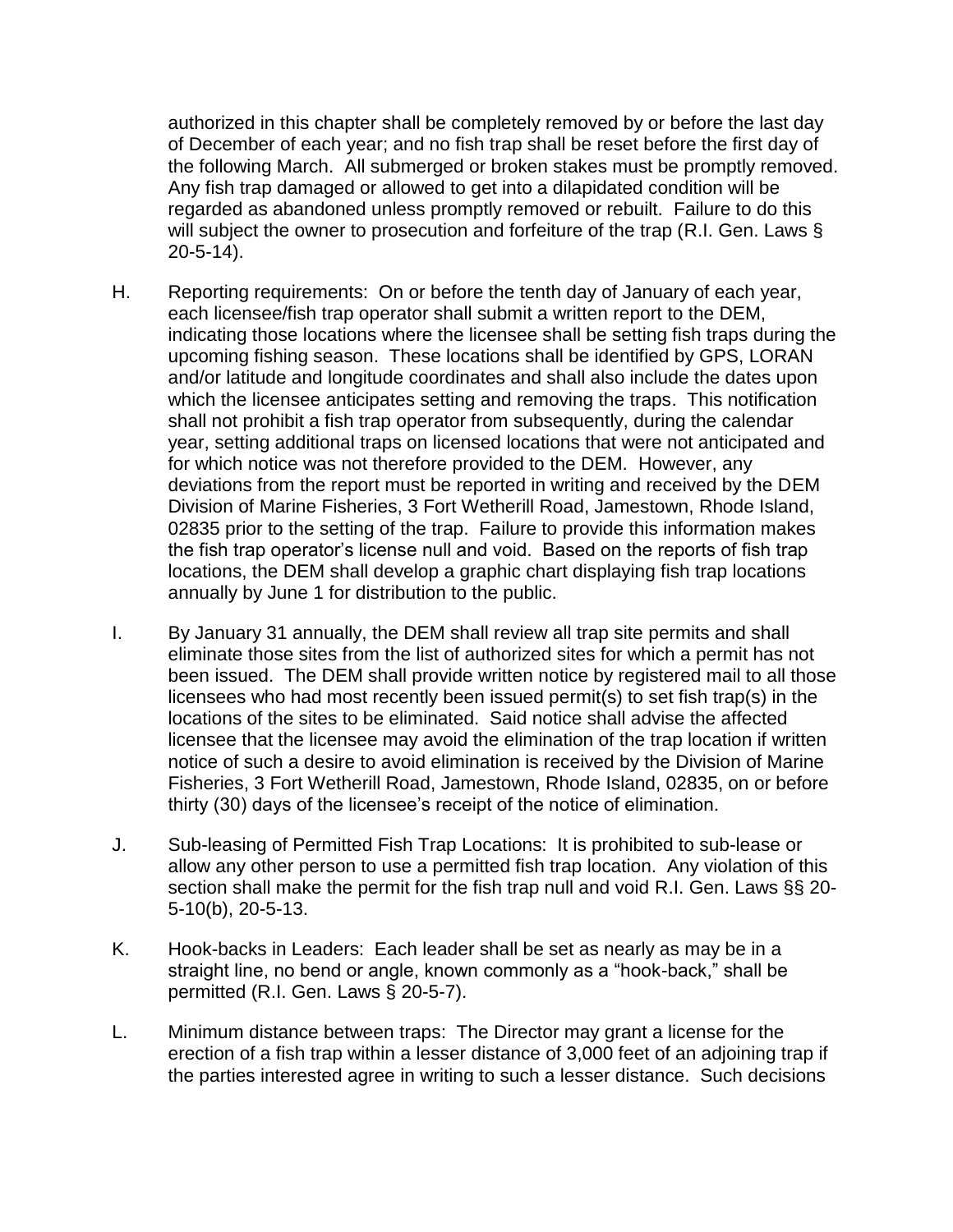shall be made with the advice of the Rhode Island Marine Fisheries Council (R.I. Gen. Laws § 20-5-4).

- M. Maximum length of trap leader: No permit shall be granted for a fish trap in which the length of the trap and leader is greater than two hundred eighty (280) fathoms (R.I. Gen. Laws § 20-5-4).
- N. Willful injury to traps: No person shall willfully or maliciously cut, remove, displace, tamper with, or in any way damage any trap, leader, or pound set by virtue of the permit provided for in these regulations (R.I. Gen. Laws § 20-5-18).
- O. Navigational Aids to Fish Traps and Appurtenances:
	- 1. Licensees must comply with the following requirements; failure to comply shall make license null and void. All floating fish traps deployed within Rhode Island State waters shall be marked with no less than 4 radar reflective buoys (hi-flyers) each positioned no more than 100 feet from the trap or its appurtenances in the following locations: one buoy shall be located at the shoreward end of the leader, one buoy on the seaward end of the leader adjacent to the head of the trap, and two buoys shall be located on the seaward side of the head of the trap.
	- 2. Floating fish traps located at sites 13F, 26C, 25B, 398, 120-19, 122-19, 383-19, 75A, 68B, 69B, 400-23, and 475-30 shall be marked as specified by the United States Coast Guard in its communication to the Department dated September 13, 2005. Specifically, site 13F shall be marked with a 5th class buoy with a 4 second flashing light. Site 26C shall be marked with a 5th class buoy with a 6 second flashing light. Site 25B shall be marked with a 5th class buoy with a 4 second flashing light at the southern end of the trap and an unlit 5th class buoy at the northern end. Sites 398 and 383-19 shall be marked with an unlit 5th class buoy. Sites 75A, 69B, 475-30 and 68B shall be marked with an unlit 6th class buoy. Sites 122- 19 and 400-23 shall be marked with a 5th class buoy with a 2.5 second flashing light. Each of the above-described buoys shall be positioned within 100' of the head of the floating fish trap and its appurtenances.
- P. Restricted Locations: No fish traps shall be erected within the waters of the State with the exception of the following sites:
	- 1. The following sites are located south of Newport and Middletown within the area designated for floating fish traps by the Army Corp of Engineers:
		- a. Sites 13B, 13C, 13D, 13E, and 13F, located in a line extending southeasterly at approximately 135° beginning at Seal Rock (41° 26'39"N, 71° 20'49"W) so-called, and ending at approximately 41° 25'1"N, 71° 18'0"W;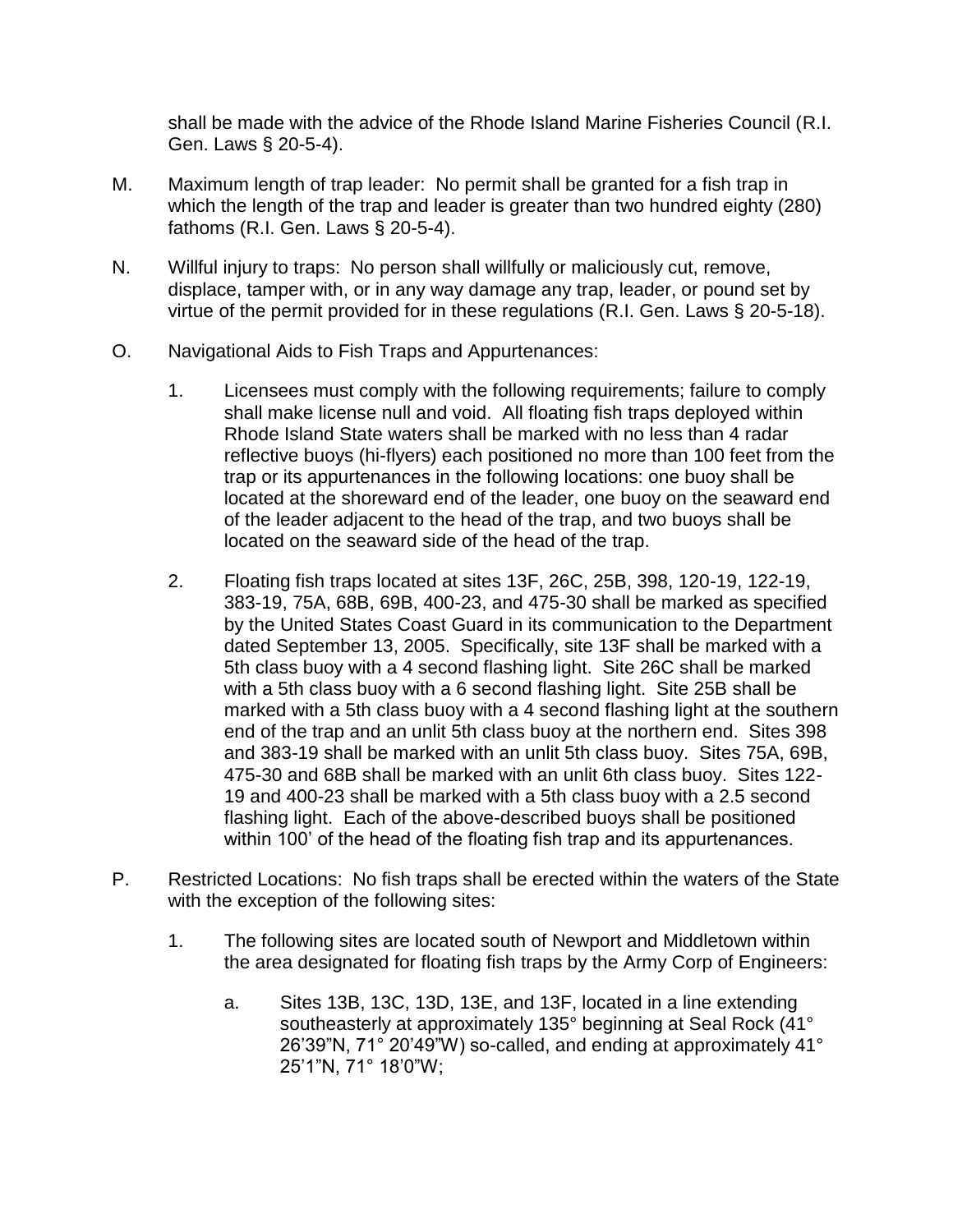- b. Sites 26A, 26B, 26C, and 26D located in a line extending southeasterly at approximately 135° from Flat Rock (41° 27'03"N, 71° 18'24"W) so-called, and ending at approximately 41 26'15"N, 71 17'0"W;
- c. Sites 111 and 112 located in a line extending southwesterly at approximately 225° from the west side of Price's Neck (41° 26'58"N, 71° 20'15"W), so-called, for a distance not exceeding 1,500 feet;
- d. Sites 133, 136 and 324 located in a line extending southeasterly at approximately 150° from the east side of Price's Neck (41° 27'0"N, 71° 20'5"W), so-called, for a distance not exceeding 3,300 feet;
- e. Sites 113A, 113B, 113C, 113D, 113E, and 113F located in a line extending southeasterly at approximately 135° from Coggeshall's Point (41° 27'4" N, 71°18'42" W) so-called, beginning just south of the inner area designated by the Army Corp of Engineers at approximately 41°26'6"N, 71°16'56"W and ending near the eastern limits of the outer area designated by the engineer's office of the Department of the Army at approximately 41° 24'50"N, 71°14'47"W;
- f. Sites 25A, 25B and 25C located in a line beginning approximately seven thousand four hundred feet (7,400') south-southeast (200°) of Cormorant Rock (41°27'36"N, 71°14'51"W) so-called, at approximately 41° 26' 29" N, 71° 15' 29" W extending southeasterly (120°) and ending at approximately 41° 25' 56" N, 71° 14' 21" W;
- g. Sites 54A and 54B located in line extending northwest at approximately 310° for three thousand three hundred sixty feet (3,360') beginning at the southerly limits of the outer area designated by the engineer's office of the Army Corp of Engineers at approximately 41°24'48"N, 71°16'56"W, 5,000 feet eastsoutheast of the southeastern end of the line from Seal Rock described in subdivision (a) and ending at approximately 41°25'10"N, 71°17'30"W;
- h. Sites 37A and 37B located in line extending northwest at approximately 310° for 3,360' (1,680' each) beginning at the southerly limits of the outer area designated by the Army Corp of Engineers at approximately 41°24'36"N, 71°15'51"W, 5,000 feet east-southeast of the southeastern end of the line from Seal Rock described in subdivision (g) and ending at approximately 41°24'58"N, 71°16'26"W;
- i. Sites 116 and 117 located in a line extending southeast at approximately 125° for 3,000 feet (1,500' each) from Gull Rock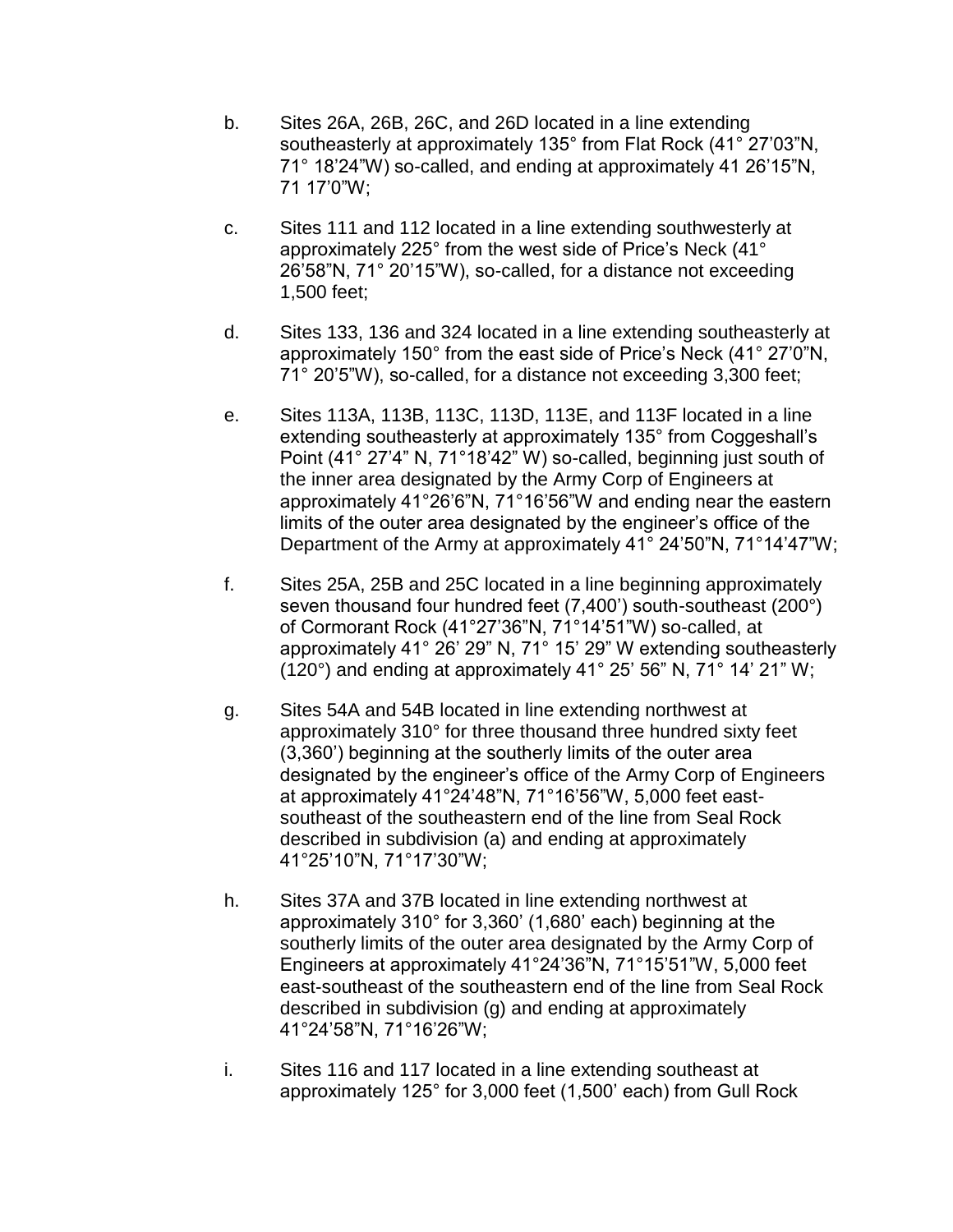(41°27'33"N, 71°18'1"W) so-called, and ending at approximately 41°27'13" N, 71°17'29" W;

- j. Sites 501A and 501B located in a line extending southeast at approximately 125° for 3,360 feet (1,680' each) beginning at approximately 41°27'8"N, 71°17'35"W and ending at approximately 41°26'44"N, 71°16'54"W;
- k. Site 287 beginning at the high tide line 600 feet south of "forty steps" at approximately 41°28'26"N, 71° 17'49"W and extending east by south at approximately 100° for 1,680 feet;
- l. Site 23, designated for a pound net, is located approximately 4,600' south of Easton's Point so-called, at approximately 41°27'56"N, 71°16'31"W and is of the dimensions 600' by 600';
- m. Sites 383-19A and 383-19B located in line beginning northeast of Sachuest Point at approximately 41°28'30"N, 71°14'22"W, extending at approximately 135° for 3,360 feet and ending at approximately 41°28'8"N, 71°13'49"W;
- n. Site 512-19 begins approximately 2,250 feet south of flint point (41°29'9"N, 71°14'16"W) so-called, on the east side of Sachuest Point, and extends at approximately 135° for 1,680 feet ending at approximately 41°28'35"N, 71°13'58"W;
- o. Site 364, beginning at approximately 41° 27' 27" N and 71° 21' 35" W south of Castle Hill Lighthouse near Perry's Cove, extends approximately 400' west at approximately 270°, ending at approximately 41° 27' 23" N and 71° 21' 41";
- p. Sites 191 and 192 extend in line off the southeast side of Easton's Point (41°28'45"N, 71°16'30"W) in a southwesterly direction at approximately 145° beginning at approximately 41° 28' 49" N and 71° 21' 41" W and ending at approximately 41° 28'39" N and 71° 16' 14" W.
- 2. The following sites are located near Sakonnet Point within the area designated by the Army Corp of Engineers:
	- a. Site 119-19 located approximately one mile south of Church's Point (41°29'59"N, 71°12'22"W) so-called, beginning at approximately 41°29'12"N, 71°11'45"W and extending 1,680 feet west by southwest at approximately 250°;
	- b. Site 581-19 located approximately one mile south of Church's Point (41°29'59"N, 71°12'22"W), beginning at approximately 41°29'4"N, 71°12'14"W in line with and 900 feet from the outer end of site 119-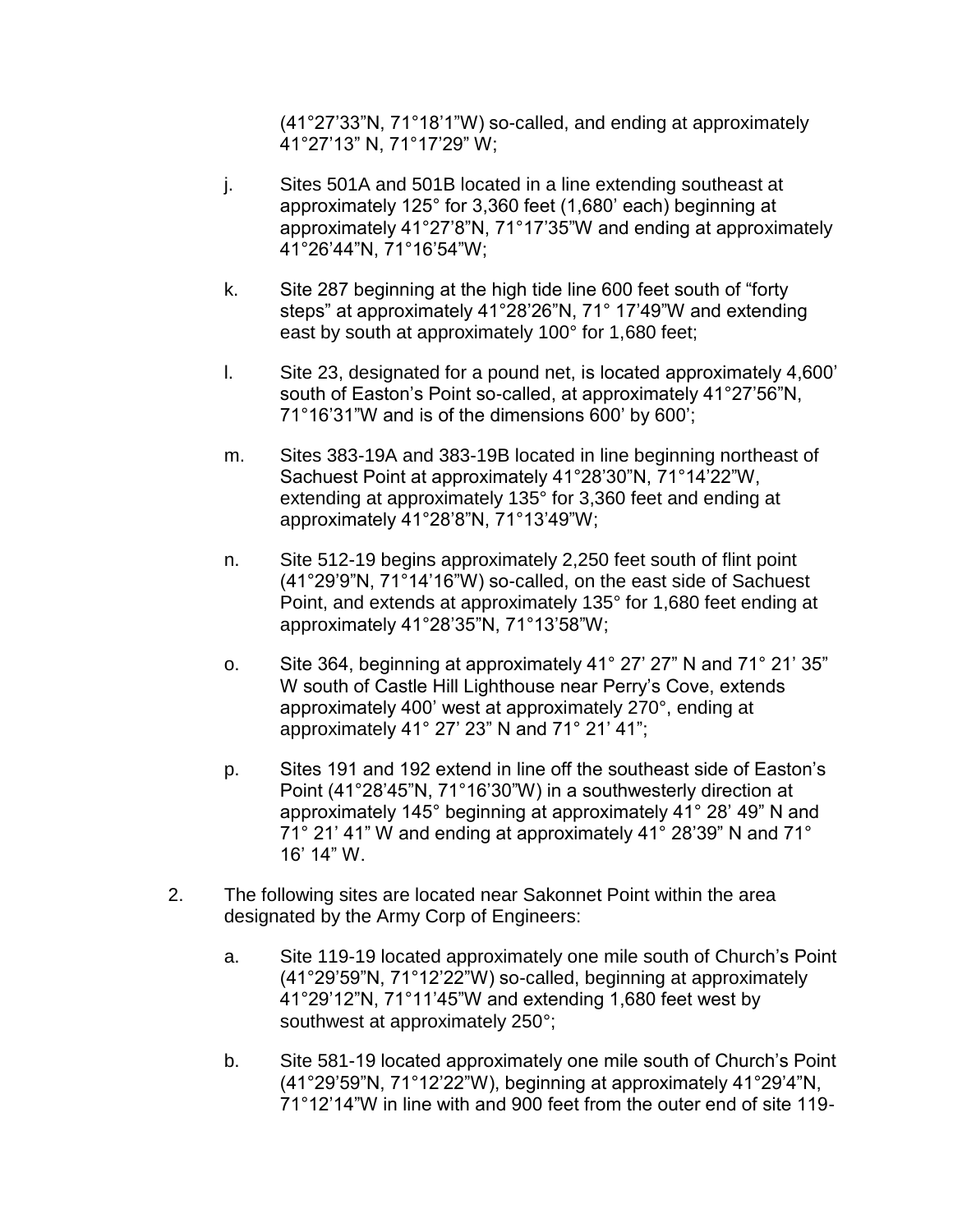19 and extending 1,680 feet west by southwest at approximately 250°;

- c. Site 580-19 located approximately 7,000 feet north of the breakwater (41°27'58"N, 71°11'43"W) beginning at approximately 41°29'2"N, 71°11'52" W and extending 1,680 feet west by south at approximately 250°;
- d. Site 293-19 located approximately 6,000 feet north of the breakwater (41°27'58"N, 71°11'43"W) beginning at approximately 41°28'55"N, 71°11'26"W and extending 1,680 feet west by south at approximately 250°;
- e. Site 227-19 located approximately 3,500 feet northeast of the breakwater (41°27'58"N, 71°11'43"W) beginning at approximately 41°28'31"N, 71°11'27"W and extending 1,680 feet west at approximately 270°;
- f. Site 584-19 located approximately 2,700 feet north of the breakwater (41°27'58"N, 71°11'43"W) beginning at approximately 41°28'24"N, 71°11'47"W and extending 1,680 feet west at approximately 270°;
- g. Site 122-19 located approximately 1,400 feet northeast of the breakwater (41°27'58"N, 71°11'43"W) beginning at approximately 41°28'14"N, 71°11'36"W and extending 1,680 feet west at approximately 255°;
- h. Site 120-19 begins approximately 300 feet north of the shore end of the Sakonnet breakwater (41°27'53"N, 71°11'45"W) and extends 1,680 feet west at approximately 270°;
- i. Site 261-19 begins 2,000 feet south of breakwater point (41°27'53"N, 71°11'45"W) at approximately 41°27'34"N, 71°11'41"W and extends 1,680 feet west at approximately 270°;
- j. Sites 398 and 118, located west of Sakonnet Point, extend in a line west by south at approximately 240° for 3,360 feet (1,680 feet each) beginning at the Sakonnet Lighthouse rock (41°27'10"N, 71°12'10"W) and ending at approximately 41°26'55"N, 71°12'49"W;
- k. Site 58 begins at the Sakonnet Lighthouse rock (41°27'10"N, 71°12'10"W) and extends 1,680 feet south at approximately 180°;
- l. Sites 79A and 79B, located in line, extend west by south from West Island (41°27'0"N, 71°11'54"W) so-called, at approximately 250° for 3,360 feet to approximately 41°26'36"N, 71°12'30"W;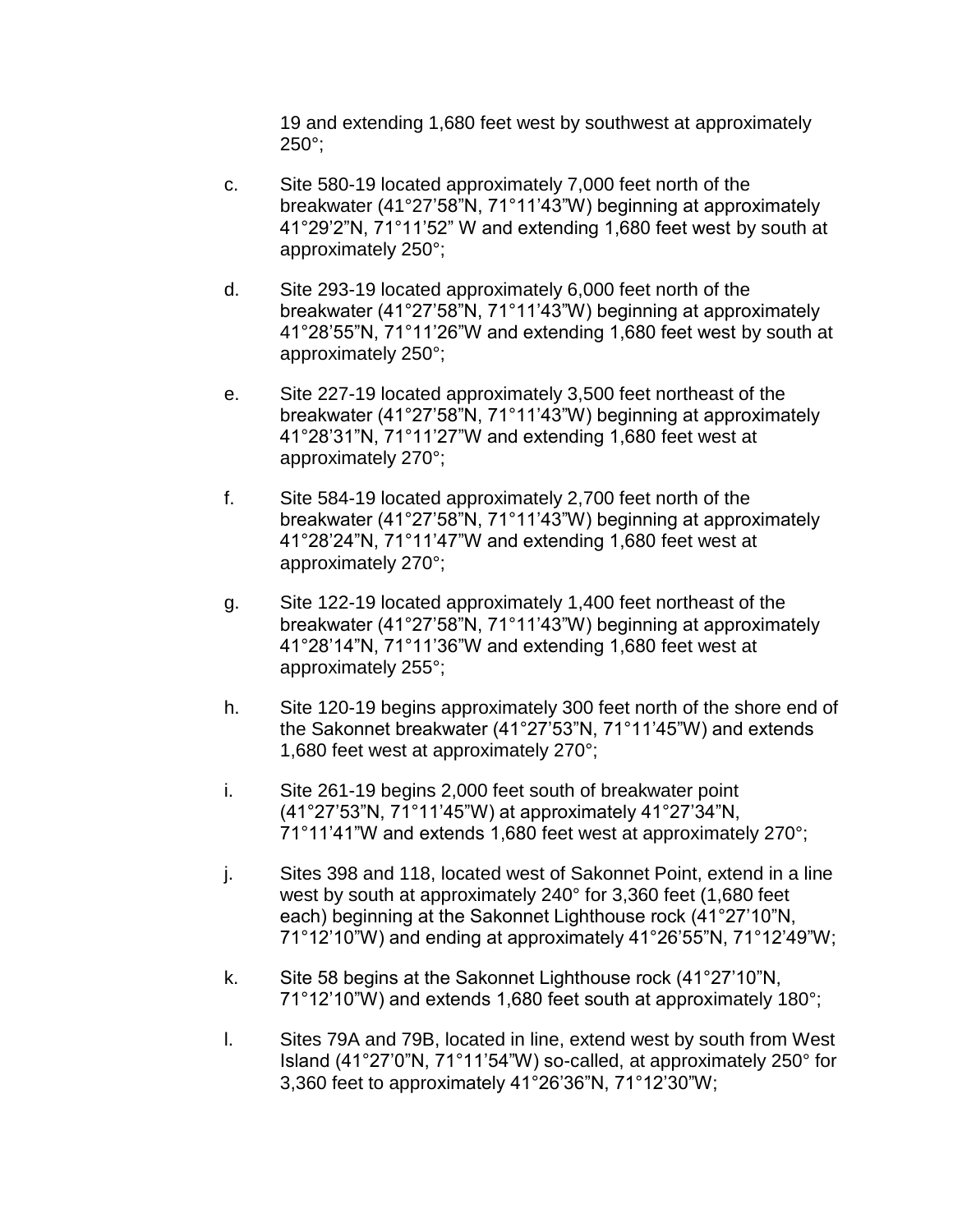- m. Site 114A begins approximately 3,200 feet south be west of West Island (41°27'0"N, 71°11'54"W) so-called, at approximately 41°29'48"N, 71°7'33"W and extends at approximately 170° for 1,680 feet;
- n. Site 29 begins approximately 8,400 feet southwest of West Island so-called, at 41°25'46.1"N, 71°12'41.7"W and extends due south (180° on the compass rose) to 41°25'46.1"N, 71°12'41.7"W for a distance of approximately 1,680 feet;
- o. Sites 614A and 614B, located in line, extend south beginning 2,000 feet east of Dolphin Rock (41°27'13"N, 71°11'7"W), so-called, at a bearing of approximately 180° for 3,360 feet;
- p. Site FC-1, located north of Coddington Cove, begins at approximately 41° 32' 33"N, 71° 18'52"W and extends at approximately 60° towards shore ending at approximately 41°32'40"N, 71°18'42"W;
- q. Site FC-2, located off Coddington Point, begins at approximately 41°32'27"N, 71°19'40"W and extends at approximately 180° towards shore ending at approximately 41°32'21"W, 71°19'39"N;
- r. Site FC-3 begins approximately 1,500 feet west of the State line at approximately 41°26'31"N, 71°12'9"W and extends south from South Shore Beach, Little Compton at approximately 180° for 1,680 feet;
- s. Site FC-4 begins approximately 3,000 feet south of the southwest corner of Tunipus Pond, Little Compton at approximately 41°25'39"N, 71°12'16"W and extends 1,680 feet at approximately 110°;
- t. Site 583-19 located southwest of site 120-19 extends 1,680 feet east at approximately 90°;
- u. Site 585-19 located northwest of Sakonnet Point begins at approximately 41°28'33"N, 71°12'41"W and extends 1,680 feet east at approximately 90°;
- v. Site 586-19.
- 3. The following sites are located east of the shore in Narragansett north of Scarborough Beach and south of Narragansett Pier within the area designated by the Army Corp of Engineers for fish traps: